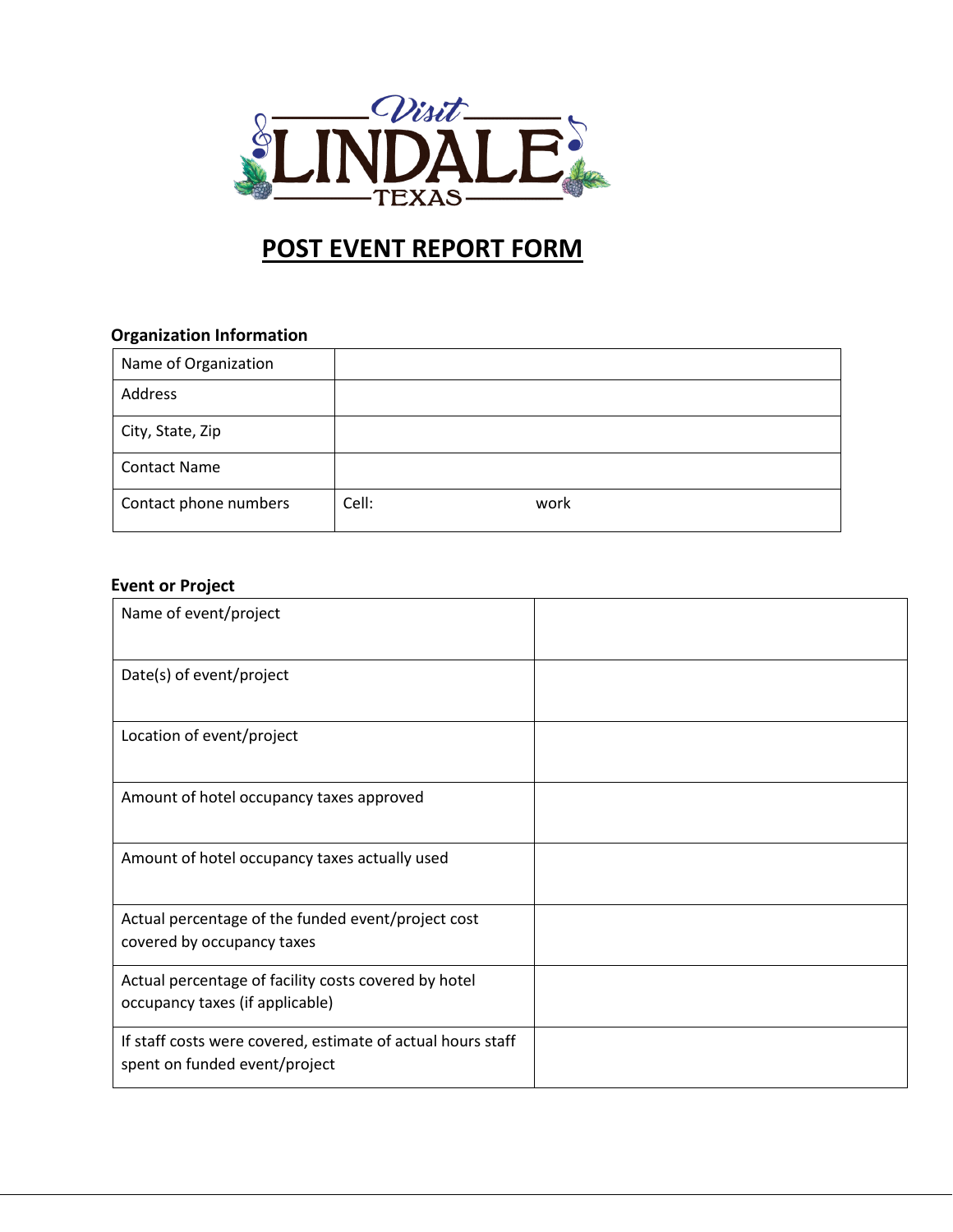| How many years has this event/project been held                                                                                                                                                  |                                               |
|--------------------------------------------------------------------------------------------------------------------------------------------------------------------------------------------------|-----------------------------------------------|
| How many people did you predict would attend this<br>event/project? (number submitted an application for the<br>hotel occupancy tax funds.)                                                      |                                               |
| What was actual attendance at the event/project?                                                                                                                                                 |                                               |
| How many room nights were generated at Lindale hotels,<br>or motels by attendees of this event/project?                                                                                          |                                               |
| If this event/project has been funded by hotel occupancy<br>taxes in the last three years, how many room nights were<br>generated at Lindale Hotels/Motels by attendees of the<br>event/project? | Last year<br>two years ago<br>three years ago |
| How did you determine the number of people who<br>booked rooms at Lindale Hotels/Motels (e.g. room block<br>usage information, survey of hoteliers, etc)?                                        |                                               |
| Was a room block established for this event/project at an<br>area hotel(s) and if so, did the room block fill?                                                                                   |                                               |
| If the room block did not fill, how many rooms were<br>picked up?                                                                                                                                |                                               |

Please check all effort you or your organization actually used to promote this event/project and how much was actually spent in each category:

| Newspaper ads | Radio ads       | Press releases |
|---------------|-----------------|----------------|
| Direct mail   | Other (explain) |                |

Attach copies of all receipts for which hotel occupancy taxes were used. NO hotel occupancy taxes will be approved unless a receipt is submitted.

What new marketing initiatives (if any) did you utilize to promote the hotel or tourism activity for this event/project?

What Lindale businesses did you utilize for food, supplies, material, printing, etc.?